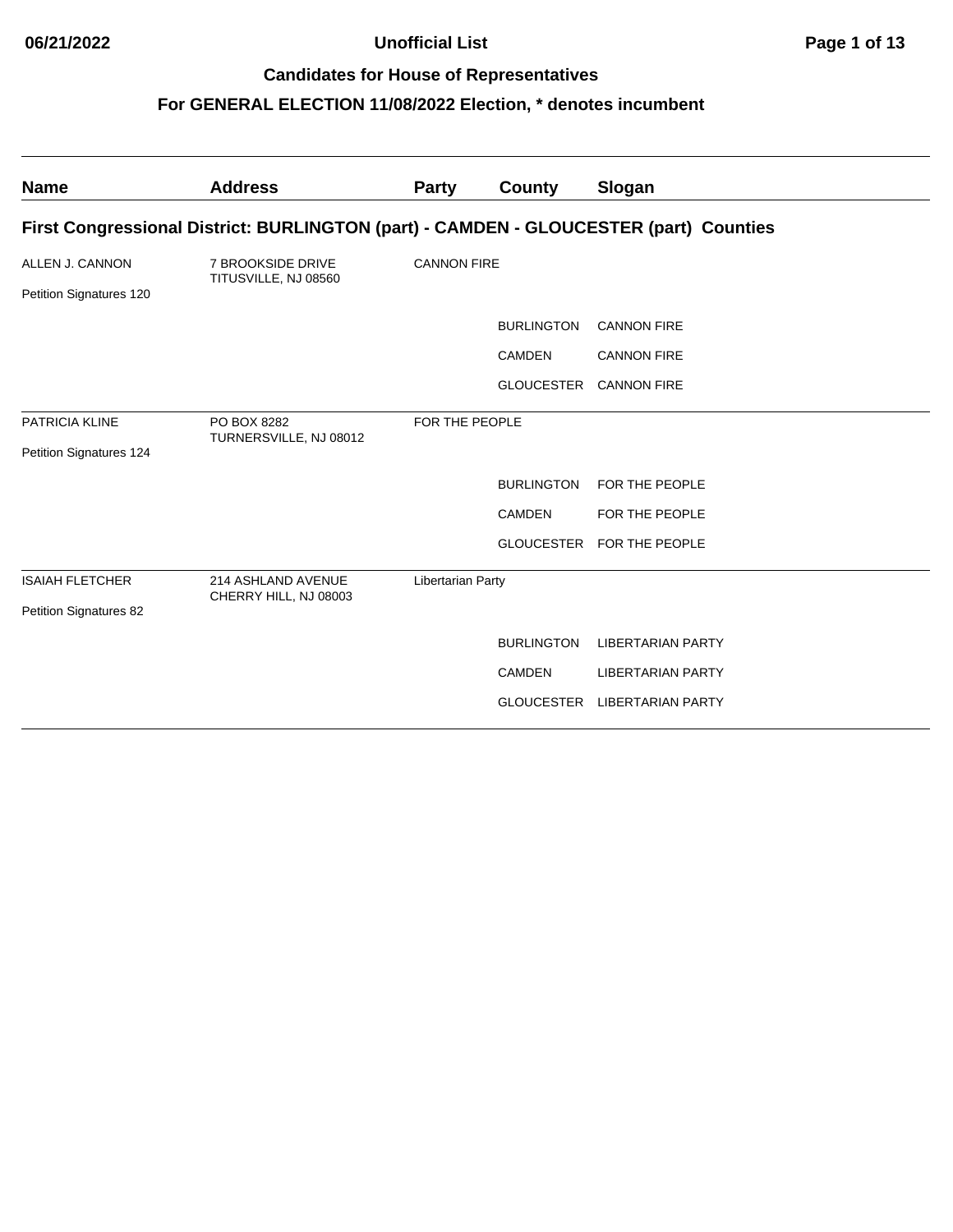| <b>Name</b>             | <b>Address</b>                             | Party             | County            | Slogan                                                                                               |
|-------------------------|--------------------------------------------|-------------------|-------------------|------------------------------------------------------------------------------------------------------|
| <b>SALEM Counties</b>   |                                            |                   |                   | Second Congressional District: ATLANTIC - CAPE MAY - CUMBERLAND - GLOUCESTER (part) - OCEAN (part) - |
| MICHAEL GALLO           | 409 FOREST ROAD<br><b>VILLAS, NJ 08251</b> | Libertarian Party |                   |                                                                                                      |
| Petition Signatures 92  |                                            |                   |                   |                                                                                                      |
|                         |                                            |                   | <b>ATLANTIC</b>   | <b>LIBERTARIAN PARTY</b>                                                                             |
|                         |                                            |                   | <b>CAPE MAY</b>   | <b>LIBERTARIAN PARTY</b>                                                                             |
|                         |                                            |                   |                   | CUMBERLAND LIBERTARIAN PARTY                                                                         |
|                         |                                            |                   | GLOUCESTER        | <b>LIBERTARIAN PARTY</b>                                                                             |
|                         |                                            |                   | <b>OCEAN</b>      | <b>LIBERTARIAN PARTY</b>                                                                             |
|                         |                                            |                   | SALEM             | <b>LIBERTARIAN PARTY</b>                                                                             |
| ANTHONY PARISI SANCHEZ  | 117 WEST BROAD STREET Apt-<br>Unit F       | NOT FOR SALE      |                   |                                                                                                      |
| Petition Signatures 168 | MILLVILLE, NJ 08332                        |                   |                   |                                                                                                      |
|                         |                                            |                   | <b>ATLANTIC</b>   | <b>NOT FOR SALE</b>                                                                                  |
|                         |                                            |                   | <b>CAPE MAY</b>   | <b>NOT FOR SALE</b>                                                                                  |
|                         |                                            |                   | CUMBERLAND        | <b>NOT FOR SALE</b>                                                                                  |
|                         |                                            |                   | <b>GLOUCESTER</b> | <b>NOT FOR SALE</b>                                                                                  |
|                         |                                            |                   | <b>OCEAN</b>      | <b>NOT FOR SALE</b>                                                                                  |
|                         |                                            |                   | <b>SALEM</b>      | <b>NOT FOR SALE</b>                                                                                  |
|                         |                                            |                   |                   |                                                                                                      |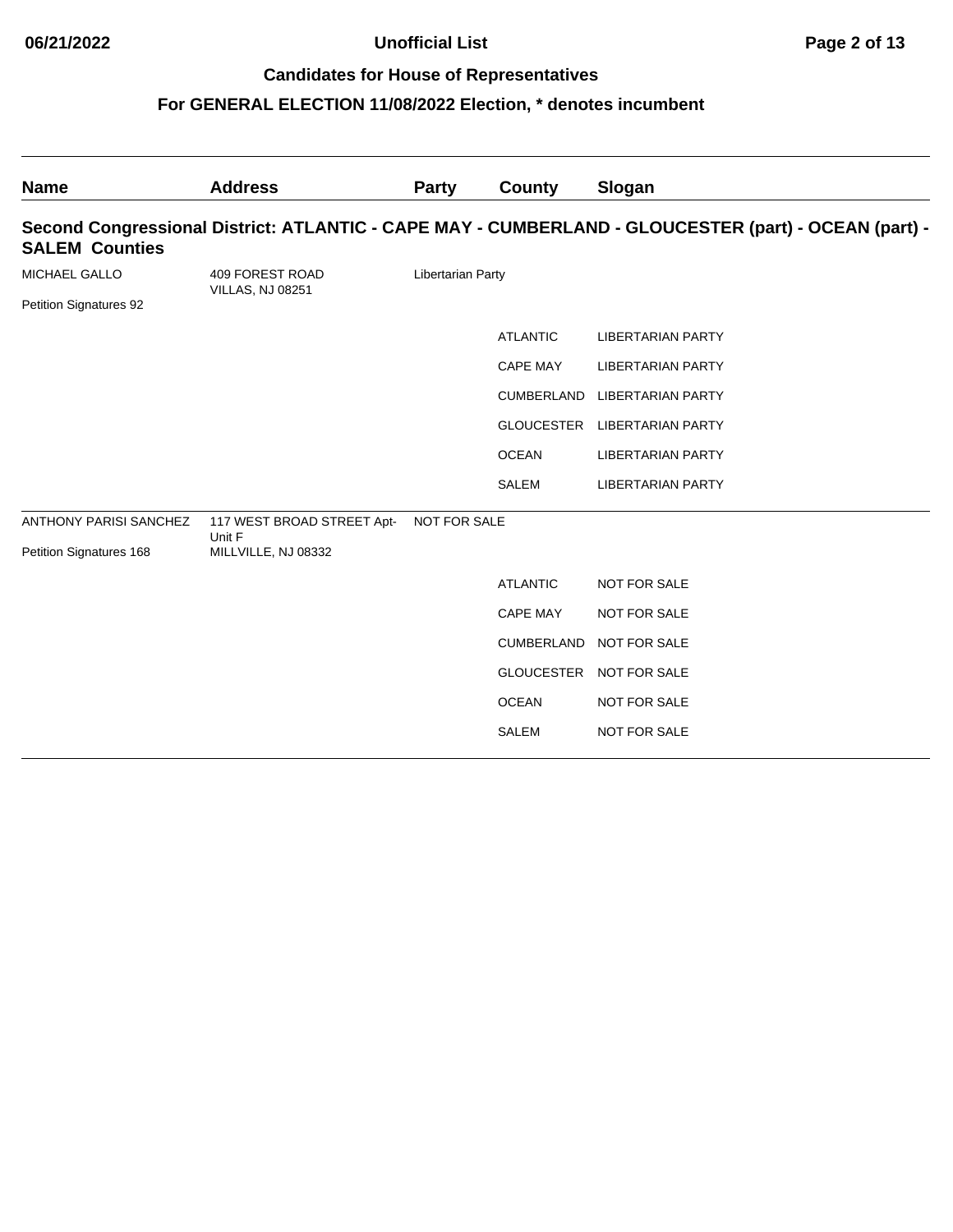# **06/21/2022 Unofficial List Page 3 of 13**

### **Candidates for House of Representatives**

| <b>Name</b>                                                      | <b>Address</b>                     | <b>Party</b>            | County            | Slogan                                                                                     |
|------------------------------------------------------------------|------------------------------------|-------------------------|-------------------|--------------------------------------------------------------------------------------------|
|                                                                  |                                    |                         |                   | Third Congressional District: BURLINGTON (part) - MERCER (part) - MONMOUTH (part) Counties |
| <b>GREGORY M. SOBOCINSKI</b><br>Petition Signatures 159          | PO BOX 513<br>BORDENTOWN, NJ 08505 | <b>GOD SAVE AMERICA</b> |                   |                                                                                            |
|                                                                  |                                    |                         | <b>BURLINGTON</b> | <b>GOD SAVE AMERICA</b>                                                                    |
|                                                                  |                                    |                         | <b>MERCER</b>     | <b>GOD SAVE AMERICA</b>                                                                    |
|                                                                  |                                    |                         | <b>MONMOUTH</b>   | <b>GOD SAVE AMERICA</b>                                                                    |
| CHRISTOPHER RUSSOMANNO 911 EAST DRIVE<br>Petition Signatures 179 | BORDENTOWN, NJ 08505               | Libertarian Party       |                   |                                                                                            |
|                                                                  |                                    |                         | <b>BURLINGTON</b> | <b>LIBERTARIAN PARTY</b>                                                                   |
|                                                                  |                                    |                         | <b>MERCER</b>     | <b>LIBERTARIAN PARTY</b>                                                                   |
|                                                                  |                                    |                         | <b>MONMOUTH</b>   | <b>LIBERTARIAN PARTY</b>                                                                   |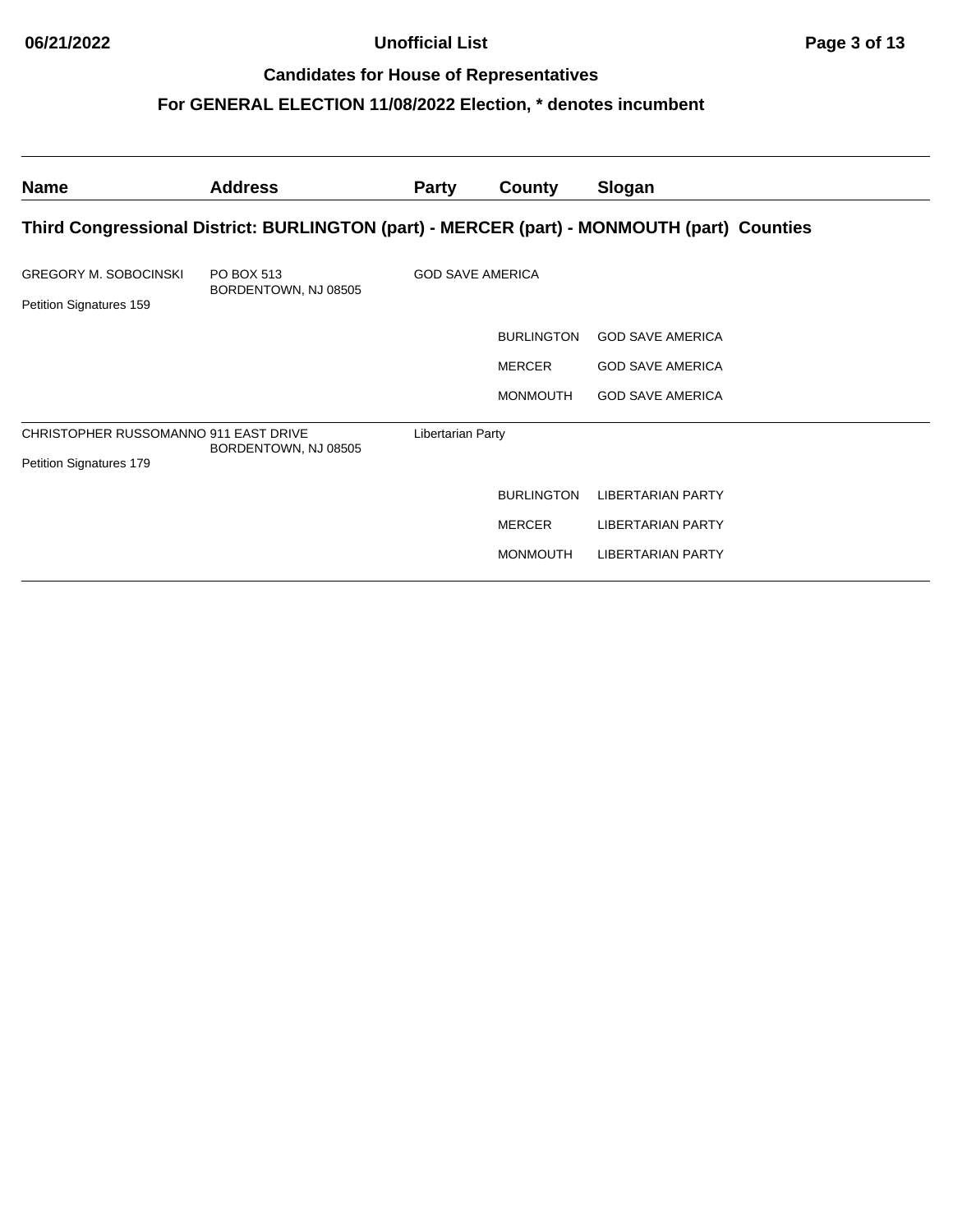# **06/21/2022 Unofficial List Page 4 of 13**

### **Candidates for House of Representatives**

| <b>Name</b>                   | <b>Address</b>                                                         | <b>Party</b>      | <b>County</b>   | Slogan                   |  |  |
|-------------------------------|------------------------------------------------------------------------|-------------------|-----------------|--------------------------|--|--|
|                               | Fourth Congressional District: MONMOUTH (part) - OCEAN (part) Counties |                   |                 |                          |  |  |
| <b>JASON CULLEN</b>           | <b>22 TURNBERRY DRIVE</b>                                              | Libertarian Party |                 |                          |  |  |
| Petition Signatures 113       | MANALAPAN, NJ 07726                                                    |                   |                 |                          |  |  |
|                               |                                                                        |                   | <b>MONMOUTH</b> | <b>LIBERTARIAN PARTY</b> |  |  |
|                               |                                                                        |                   | <b>OCEAN</b>    | <b>LIBERTARIAN PARTY</b> |  |  |
| <b>HANK SCHROEDER</b>         | PO BOX 121<br><b>SEA GIRT, NJ 08750</b>                                | NO SLOGAN FILED   |                 |                          |  |  |
| Petition Signatures 81        |                                                                        |                   |                 |                          |  |  |
|                               |                                                                        |                   | <b>MONMOUTH</b> | NO SLOGAN FILED          |  |  |
|                               |                                                                        |                   | <b>OCEAN</b>    | NO SLOGAN FILED          |  |  |
| <b>PAM DANIELS</b>            | 113 KENTWOOD BOULEVARD<br><b>BRICK, NJ 08724</b>                       | PROGRESS WITH PAM |                 |                          |  |  |
| Petition Signatures 53        |                                                                        |                   |                 |                          |  |  |
|                               |                                                                        |                   | <b>MONMOUTH</b> | PROGRESS WITH PAM        |  |  |
|                               |                                                                        |                   | <b>OCEAN</b>    | PROGRESS WITH PAM        |  |  |
| <b>DAVID SCHMIDT</b>          | 130 WEST WATER STREET<br>TOMS RIVER, NJ 08753                          | WE THE PEOPLE     |                 |                          |  |  |
| <b>Petition Signatures 71</b> |                                                                        |                   |                 |                          |  |  |
|                               |                                                                        |                   | <b>MONMOUTH</b> | WE THE PEOPLE            |  |  |
|                               |                                                                        |                   | <b>OCEAN</b>    | WE THE PEOPLE            |  |  |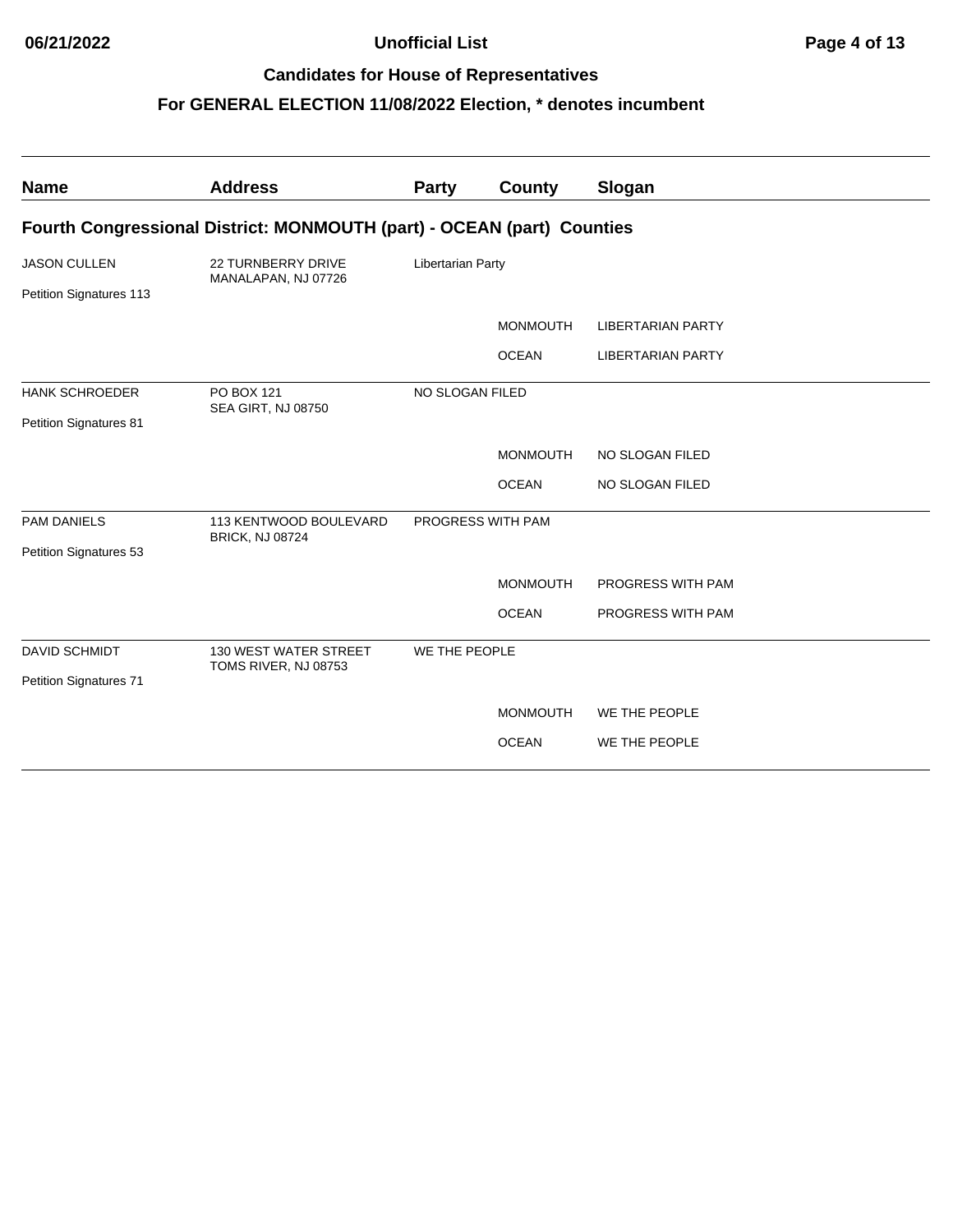# **06/21/2022 Unofficial List Page 5 of 13**

### **Candidates for House of Representatives**

| <b>Name</b>                  | <b>Address</b>                                                                        | Party             | County               | Slogan                   |  |
|------------------------------|---------------------------------------------------------------------------------------|-------------------|----------------------|--------------------------|--|
|                              | Fifth Congressional District: BERGEN (part) - PASSAIC (part) - SUSSEX (part) Counties |                   |                      |                          |  |
| LOUIS VELLUCCI               | <b>260 FRANKLIN TURNPIKE</b>                                                          |                   | AMERICAN VALUES      |                          |  |
| Petition Signatures 84       | MAHWAH, NJ 07430                                                                      |                   |                      |                          |  |
|                              |                                                                                       |                   | <b>BERGEN</b>        | AMERICAN VALUES          |  |
|                              |                                                                                       |                   | <b>PASSAIC</b>       | AMERICAN VALUES          |  |
|                              |                                                                                       |                   | <b>SUSSEX</b>        | AMERICAN VALUES          |  |
| <b>JEREMY MARCUS</b>         | 27 MCFADDEN DRIVE<br>MONROE, NJ 08831                                                 | Libertarian Party |                      |                          |  |
| Petition Signatures 95       |                                                                                       |                   |                      |                          |  |
|                              |                                                                                       |                   | <b>BERGEN</b>        | <b>LIBERTARIAN PARTY</b> |  |
|                              |                                                                                       |                   | <b>PASSAIC</b>       | <b>LIBERTARIAN PARTY</b> |  |
|                              |                                                                                       |                   | <b>SUSSEX</b>        | <b>LIBERTARIAN PARTY</b> |  |
| <b>DAVID ABRAMS</b>          | 64 LEROY STREET<br>TENAFLY, NJ 07670                                                  |                   | STOP ISRAEL BOYCOTTS |                          |  |
| Petition Signatures 69       |                                                                                       |                   |                      |                          |  |
|                              |                                                                                       |                   | <b>BERGEN</b>        | STOP ISRAEL BOYCOTTS     |  |
|                              |                                                                                       |                   | <b>PASSAIC</b>       | STOP ISRAEL BOYCOTTS     |  |
|                              |                                                                                       |                   | <b>SUSSEX</b>        | STOP ISRAEL BOYCOTTS     |  |
| <b>TREVOR JAMES FERRIGNO</b> | 0-61 ELDEN PLACE<br>FAIR LAWN, NJ 07410                                               |                   | TOGETHER WE STAND    |                          |  |
| Petition Signatures 106      |                                                                                       |                   |                      |                          |  |
|                              |                                                                                       |                   | <b>BERGEN</b>        | TOGETHER WE STAND        |  |
|                              |                                                                                       |                   | <b>PASSAIC</b>       | TOGETHER WE STAND        |  |
|                              |                                                                                       |                   | <b>SUSSEX</b>        | <b>TOGETHER WE STAND</b> |  |
|                              |                                                                                       |                   |                      |                          |  |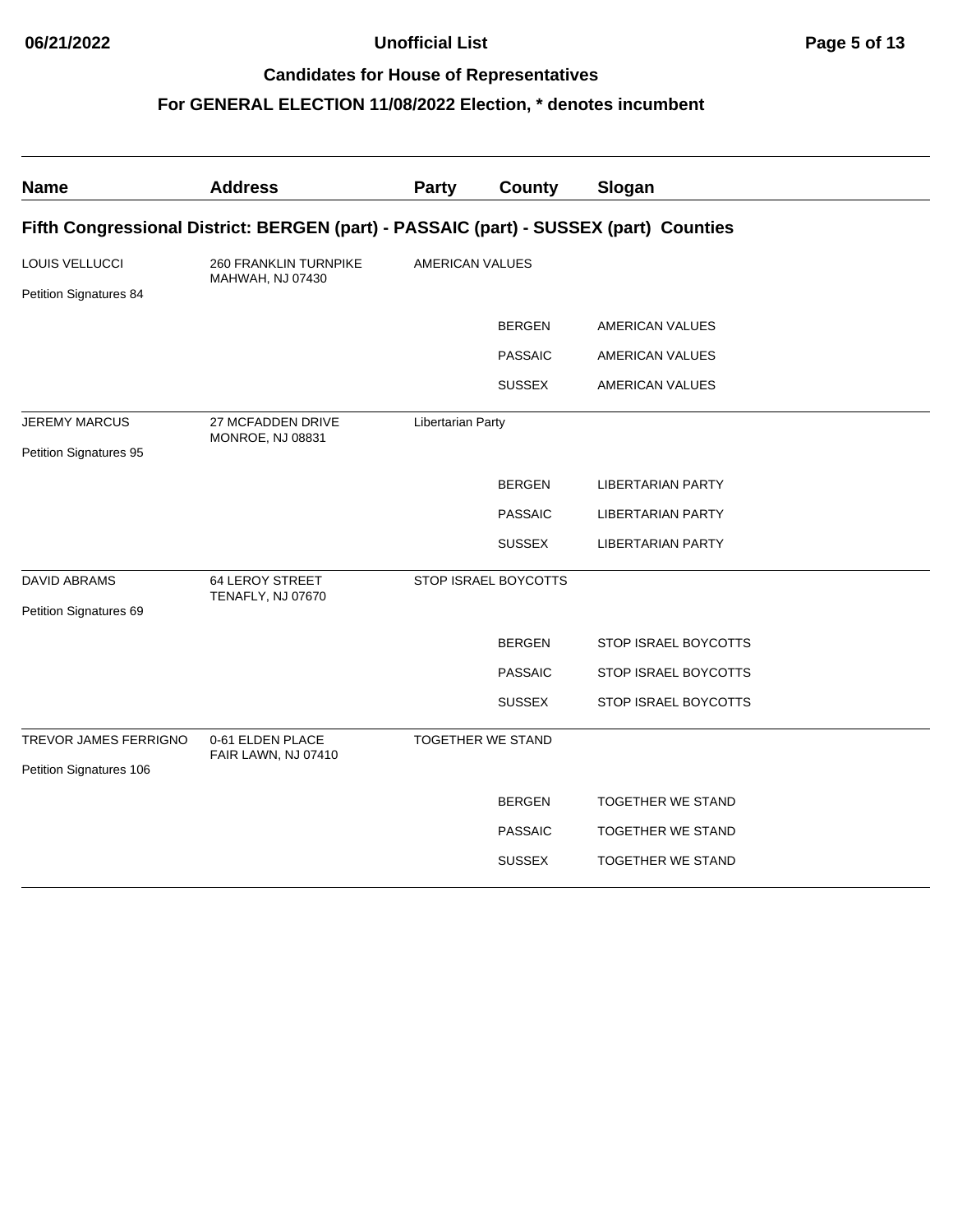# **06/21/2022 Unofficial List Page 6 of 13**

### **Candidates for House of Representatives**

| <b>Name</b>             | <b>Address</b>                                                                  | <b>Party</b>             | County           | Slogan                   |  |  |  |
|-------------------------|---------------------------------------------------------------------------------|--------------------------|------------------|--------------------------|--|--|--|
|                         | Sixth Congressional District: MIDDLESEX (part) - MONMOUTH (part) Counties       |                          |                  |                          |  |  |  |
| <b>TARA FISHER</b>      | 98 OAK STREET Apt-Unit 4006<br>LINDENWOLD, NJ 08021                             | <b>Libertarian Party</b> |                  |                          |  |  |  |
| Petition Signatures 85  |                                                                                 |                          |                  |                          |  |  |  |
|                         |                                                                                 |                          | <b>MIDDLESEX</b> | <b>LIBERTARIAN PARTY</b> |  |  |  |
|                         |                                                                                 |                          | <b>MONMOUTH</b>  | <b>LIBERTARIAN PARTY</b> |  |  |  |
| <b>ERIC ANTISELL</b>    | 370 DELAVAN STREET Apt-Unit 3 MOVE EVERYONE FORWARD.<br>NEW BRUNSWICK, NJ 08901 |                          |                  |                          |  |  |  |
| Petition Signatures 72  |                                                                                 |                          |                  |                          |  |  |  |
|                         |                                                                                 |                          | <b>MIDDLESEX</b> | MOVE EVERYONE FORWARD.   |  |  |  |
|                         |                                                                                 |                          | <b>MONMOUTH</b>  | MOVE EVERYONE FORWARD.   |  |  |  |
| <b>INDER JIT SONI</b>   | 35 ELMWOOD TERRACE<br><b>EDISON, NJ 08817</b>                                   | NEW JERSEY FIRST         |                  |                          |  |  |  |
| Petition Signatures 142 |                                                                                 |                          |                  |                          |  |  |  |
|                         |                                                                                 |                          | <b>MIDDLESEX</b> | <b>NEW JERSEY FIRST</b>  |  |  |  |
|                         |                                                                                 |                          | <b>MONMOUTH</b>  | <b>NEW JERSEY FIRST</b>  |  |  |  |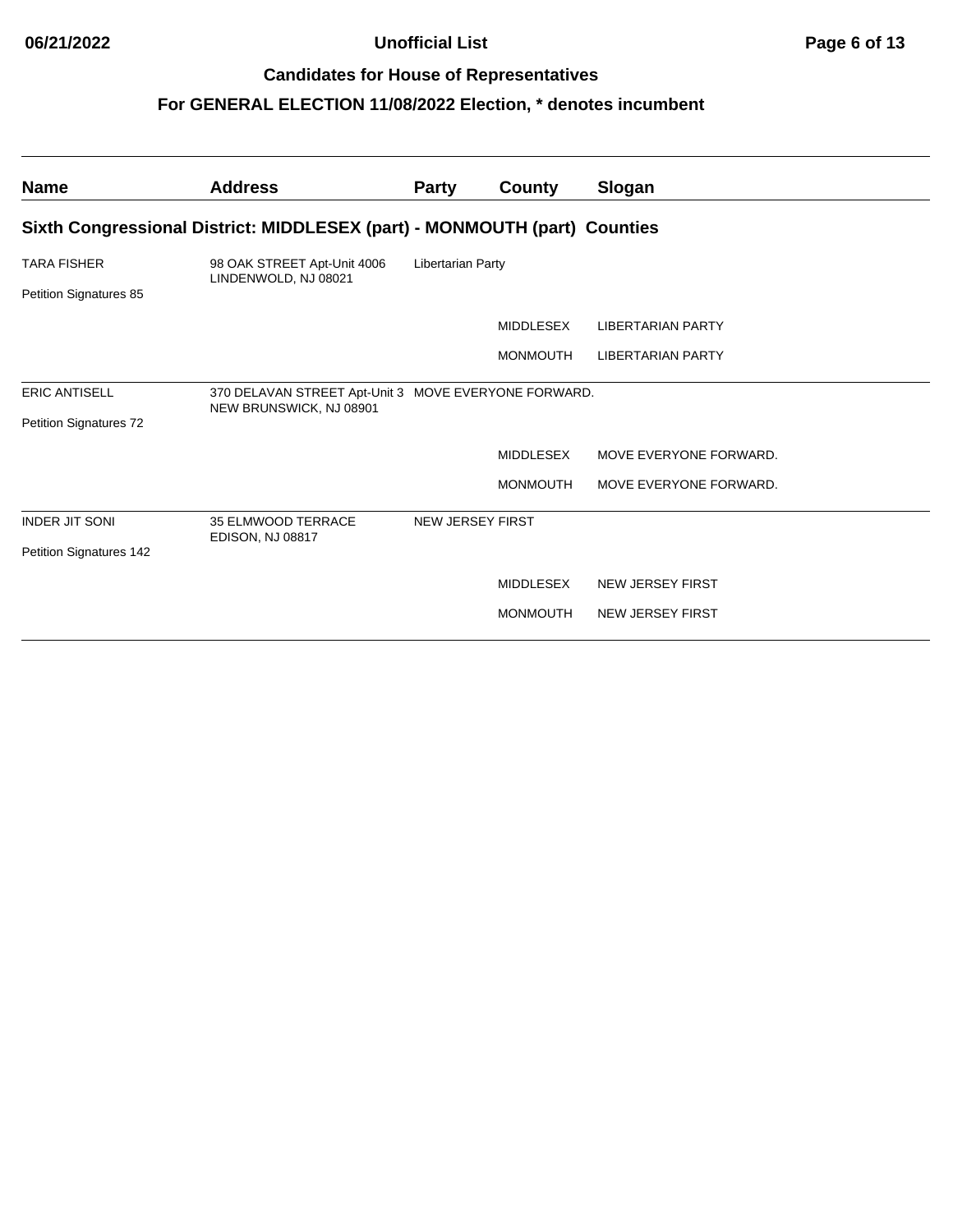| <b>Name</b>               | <b>Address</b>                            | <b>Party</b> | County           | Slogan                                                                                              |
|---------------------------|-------------------------------------------|--------------|------------------|-----------------------------------------------------------------------------------------------------|
| (part) - WARREN Counties  |                                           |              |                  | Seventh Congressional District: HUNTERDON - MORRIS (part) - SOMERSET (part) - SUSSEX (part) - UNION |
| <b>VERONICA FERNANDEZ</b> | 157 BARTLEY ROAD<br>LONG VALLEY, NJ 07853 | OF, BY, FOR! |                  |                                                                                                     |
| Petition Signatures 81    |                                           |              |                  |                                                                                                     |
|                           |                                           |              | <b>HUNTERDON</b> | OF, BY, FOR!                                                                                        |
|                           |                                           |              | <b>MORRIS</b>    | OF, BY, FOR!                                                                                        |
|                           |                                           |              | <b>SOMERSET</b>  | OF, BY, FOR!                                                                                        |
|                           |                                           |              | <b>SUSSEX</b>    | OF, BY, FOR!                                                                                        |
|                           |                                           |              | <b>UNION</b>     | OF, BY, FOR!                                                                                        |
|                           |                                           |              | <b>WARREN</b>    | OF, BY, FOR!                                                                                        |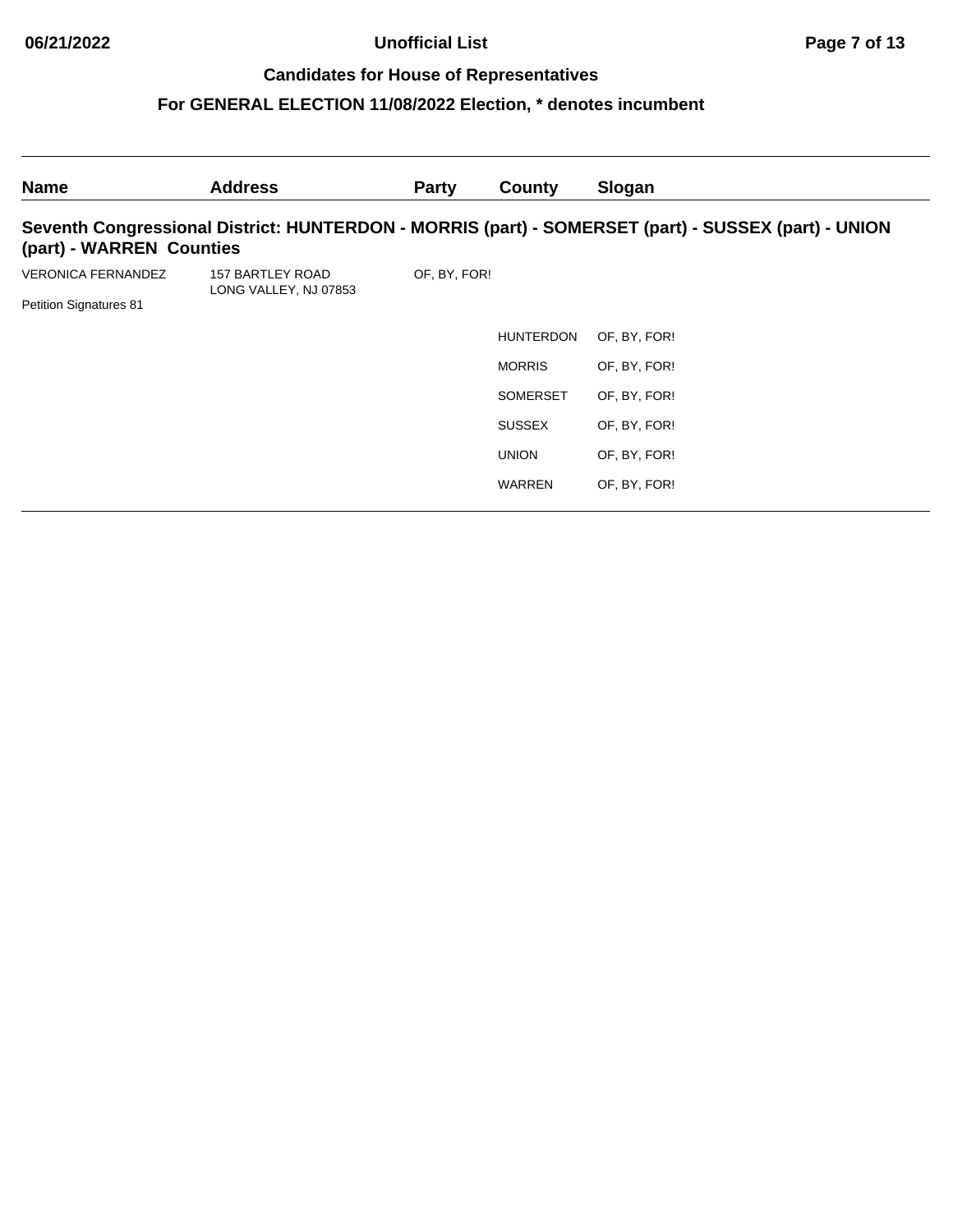# **06/21/2022 Unofficial List Page 8 of 13**

### **Candidates for House of Representatives**

| <b>Address</b>             | <b>Party</b>                                                                                       | County        | Slogan                                                                                                                                                                        |
|----------------------------|----------------------------------------------------------------------------------------------------|---------------|-------------------------------------------------------------------------------------------------------------------------------------------------------------------------------|
|                            |                                                                                                    |               |                                                                                                                                                                               |
| 701 CLIFTON AVENUE         |                                                                                                    |               |                                                                                                                                                                               |
|                            |                                                                                                    |               |                                                                                                                                                                               |
|                            |                                                                                                    | <b>ESSEX</b>  | <b>LABOUR PARTY</b>                                                                                                                                                           |
|                            |                                                                                                    | <b>HUDSON</b> | <b>LABOUR PARTY</b>                                                                                                                                                           |
|                            |                                                                                                    | <b>UNION</b>  | <b>LABOUR PARTY</b>                                                                                                                                                           |
| 114 BLOOMFIELD STREET Apt- |                                                                                                    |               |                                                                                                                                                                               |
| HOBOKEN, NJ 07030          |                                                                                                    |               |                                                                                                                                                                               |
|                            |                                                                                                    | <b>ESSEX</b>  | <b>LIBERTARIAN PARTY</b>                                                                                                                                                      |
|                            |                                                                                                    | <b>HUDSON</b> | <b>LIBERTARIAN PARTY</b>                                                                                                                                                      |
|                            |                                                                                                    | <b>UNION</b>  | <b>LIBERTARIAN PARTY</b>                                                                                                                                                      |
| 330 BERGEN AVENUE          | <b>OTHER</b>                                                                                       |               |                                                                                                                                                                               |
|                            |                                                                                                    |               |                                                                                                                                                                               |
|                            |                                                                                                    | <b>ESSEX</b>  | THE MEDIATOR                                                                                                                                                                  |
|                            |                                                                                                    | <b>HUDSON</b> | PEOPLE OVER PARTIES                                                                                                                                                           |
|                            |                                                                                                    | <b>UNION</b>  | <b>VOTE REAL CHANGE</b>                                                                                                                                                       |
| 6045 KENNEDY BOULEVARD     |                                                                                                    |               |                                                                                                                                                                               |
| WEST NEW YORK, NJ 07093    |                                                                                                    |               |                                                                                                                                                                               |
|                            |                                                                                                    | <b>ESSEX</b>  | SOCIALIST WORKERS PARTY                                                                                                                                                       |
|                            |                                                                                                    | <b>HUDSON</b> | SOCIALIST WORKERS PARTY                                                                                                                                                       |
|                            |                                                                                                    | <b>UNION</b>  | SOCIALIST WORKERS PARTY                                                                                                                                                       |
| 147 LIBERTY AVENUE         |                                                                                                    |               |                                                                                                                                                                               |
|                            |                                                                                                    |               |                                                                                                                                                                               |
|                            |                                                                                                    | <b>ESSEX</b>  | TRUTH AND MERIT                                                                                                                                                               |
|                            |                                                                                                    | <b>HUDSON</b> | TRUTH AND MERIT                                                                                                                                                               |
|                            |                                                                                                    | <b>UNION</b>  | <b>TRUTH AND MERIT</b>                                                                                                                                                        |
|                            | NEWARK, NJ 07104<br>Unit 2<br><b>KEARNY, NJ 07032</b><br>EAST Apt-Unit B2<br>JERSEY CITY, NJ 07306 |               | Eighth Congressional District: ESSEX (part) - HUDSON (part) - UNION (part) Counties<br><b>LABOUR PARTY</b><br>Libertarian Party<br>SOCIALIST WORKERS PARTY<br>TRUTH AND MERIT |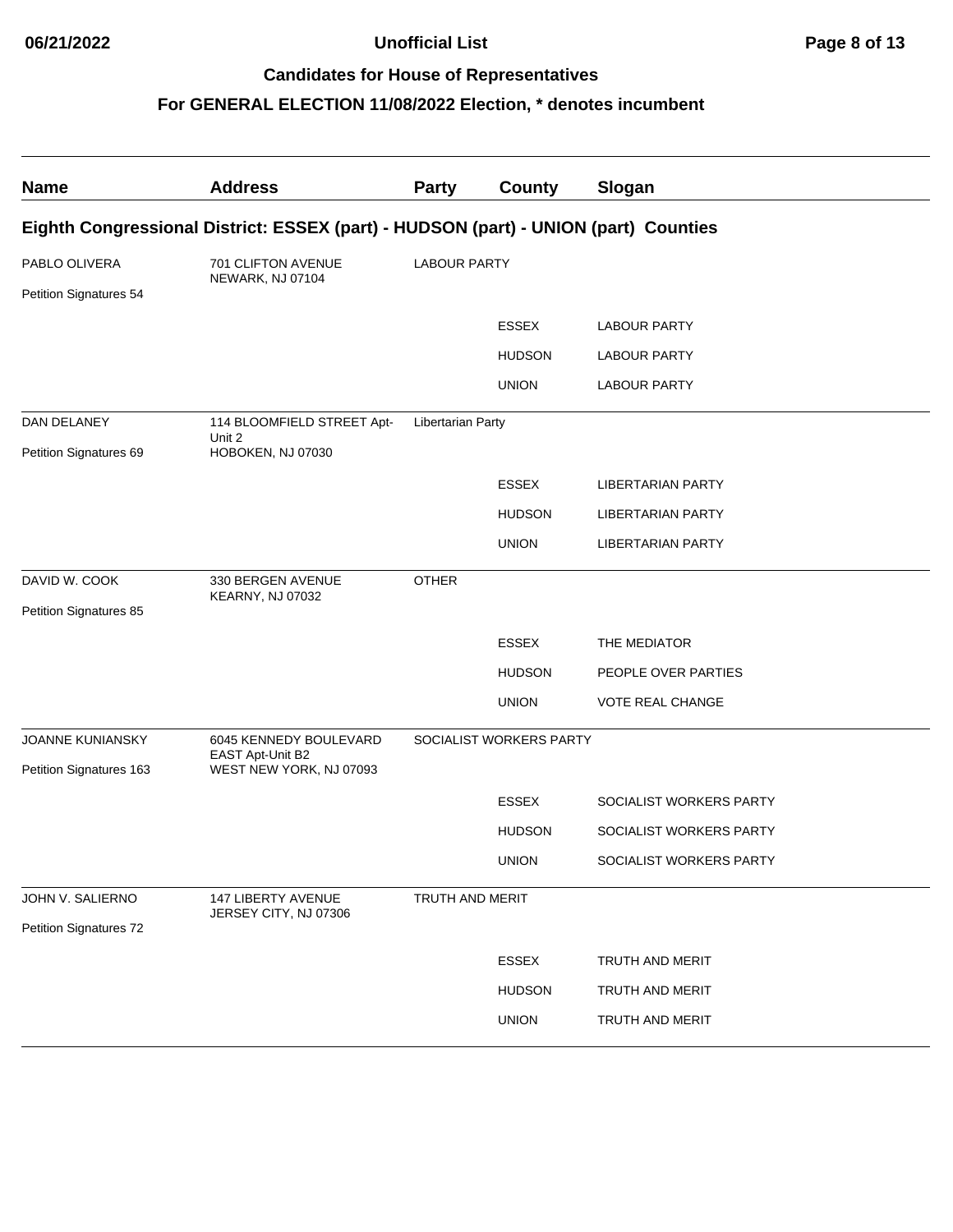# **06/21/2022 Unofficial List Page 9 of 13**

### **Candidates for House of Representatives**

| <b>Name</b>                   | <b>Address</b>                                                                        | <b>Party</b> | County                  | Slogan                   |
|-------------------------------|---------------------------------------------------------------------------------------|--------------|-------------------------|--------------------------|
|                               | Ninth Congressional District: BERGEN (part) - HUDSON (part) - PASSAIC (part) Counties |              |                         |                          |
| <b>SEAN ARMSTRONG</b>         | 207 SHEARWATER COURT WEST Libertarian Party                                           |              |                         |                          |
| <b>Petition Signatures 81</b> | JERSEY CITY, NJ 07305                                                                 |              |                         |                          |
|                               |                                                                                       |              | <b>BERGEN</b>           | <b>LIBERTARIAN PARTY</b> |
|                               |                                                                                       |              | <b>HUDSON</b>           | <b>LIBERTARIAN PARTY</b> |
|                               |                                                                                       |              | <b>PASSAIC</b>          | <b>LIBERTARIAN PARTY</b> |
| <b>LEA SHERMAN</b>            | 5915 KENNEDY BOULEVARD<br>EAST Apt-Unit D3                                            |              | SOCIALIST WORKERS PARTY |                          |
| Petition Signatures 170       | WEST NEW YORK, NJ 07093                                                               |              |                         |                          |
|                               |                                                                                       |              | <b>BERGEN</b>           | SOCIALIST WORKERS PARTY  |
|                               |                                                                                       |              | <b>HUDSON</b>           | SOCIALIST WORKERS PARTY  |
|                               |                                                                                       |              | <b>PASSAIC</b>          | SOCIALIST WORKERS PARTY  |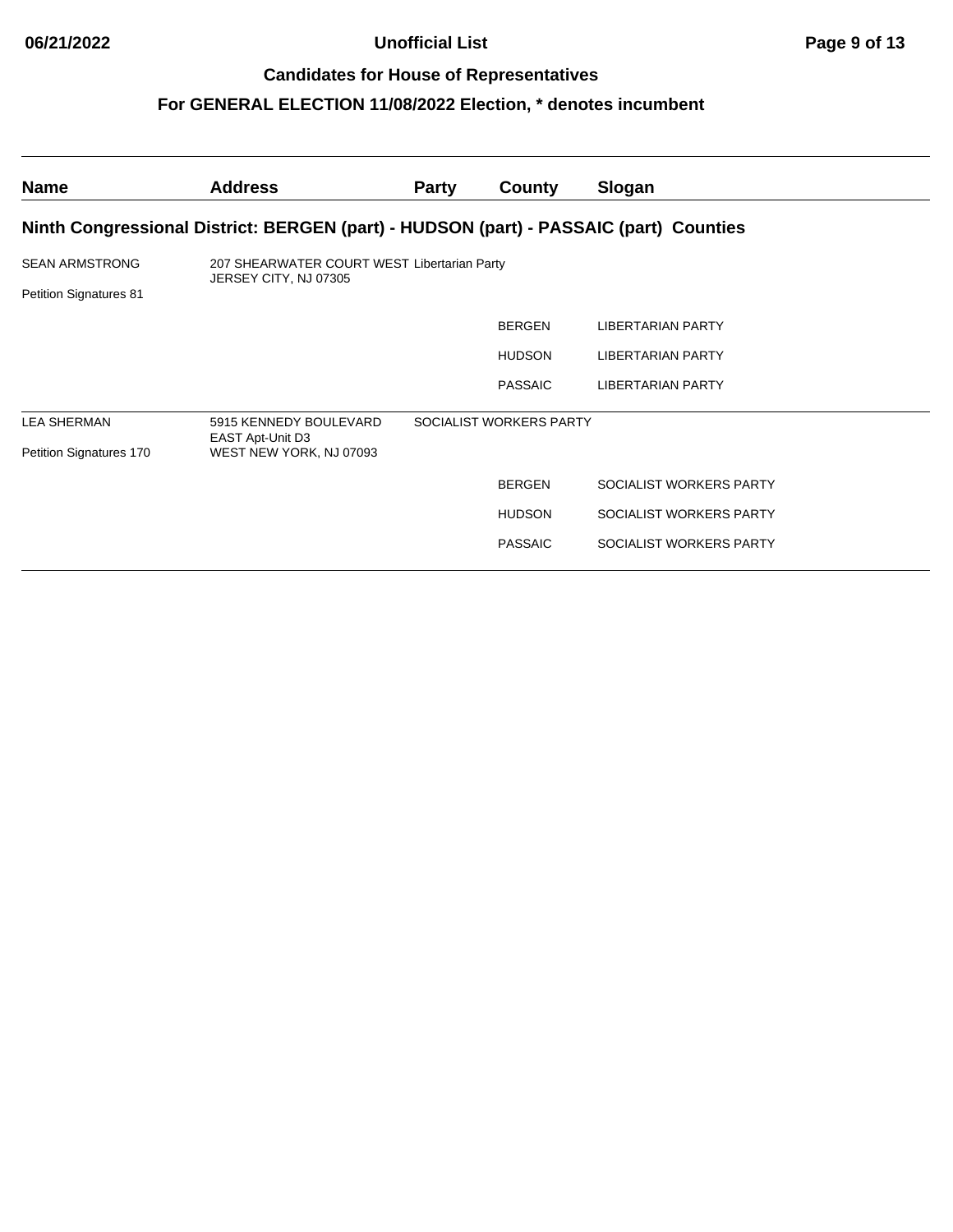# **06/21/2022 Unofficial List Page 10 of 13**

### **Candidates for House of Representatives**

| <b>Name</b>                            | <b>Address</b>                                                                     | Party                   | <b>County</b> | Slogan                   |
|----------------------------------------|------------------------------------------------------------------------------------|-------------------------|---------------|--------------------------|
|                                        | Tenth Congressional District: ESSEX (part) - HUDSON (part) - UNION (part) Counties |                         |               |                          |
| CYNTHIA A. JOHNSON                     | PO BOX 161                                                                         | <b>JOBS AND JUSTICE</b> |               |                          |
| Petition Signatures 144                | GLEN RIDGE, NJ 07028                                                               |                         |               |                          |
|                                        |                                                                                    |                         | <b>ESSEX</b>  | JOBS AND JUSTICE         |
|                                        |                                                                                    |                         | <b>HUDSON</b> | JOBS AND JUSTICE         |
|                                        |                                                                                    |                         | <b>UNION</b>  | <b>JOBS AND JUSTICE</b>  |
| <b>KENDAL LUDDEN</b>                   | 275 CHOSIN FEW WAY Apt-Unit<br>2343                                                | Libertarian Party       |               |                          |
| Petition Signatures 55                 | BAYONNE, NJ 07002                                                                  |                         |               |                          |
|                                        |                                                                                    |                         | <b>ESSEX</b>  | <b>LIBERTARIAN PARTY</b> |
|                                        |                                                                                    |                         | <b>HUDSON</b> | <b>LIBERTARIAN PARTY</b> |
|                                        |                                                                                    |                         | <b>UNION</b>  | <b>LIBERTARIAN PARTY</b> |
| <b>CLENARD HOWARD</b><br>CHILDRESS JR. | 26 CITY HALL PLAZA<br>EAST ORANGE, NJ 07018                                        | THE MAHALI PARTY        |               |                          |
| Petition Signatures 131                |                                                                                    |                         |               |                          |
|                                        |                                                                                    |                         | <b>ESSEX</b>  | THE MAHALI PARTY         |
|                                        |                                                                                    |                         | <b>HUDSON</b> | THE MAHALI PARTY         |
|                                        |                                                                                    |                         | <b>UNION</b>  | THE MAHALI PARTY         |
| DOROTHY JANE HUMPHRIES                 | 597 WEST SIDE AVENUE<br>JERSEY CITY, NJ 07304                                      | TOGETHER WE CAN         |               |                          |
| Petition Signatures 50                 |                                                                                    |                         |               |                          |
|                                        |                                                                                    |                         | <b>ESSEX</b>  | <b>TOGETHER WE CAN</b>   |
|                                        |                                                                                    |                         | <b>HUDSON</b> | <b>TOGETHER WE CAN</b>   |
|                                        |                                                                                    |                         | <b>UNION</b>  | TOGETHER WE CAN          |
|                                        |                                                                                    |                         |               |                          |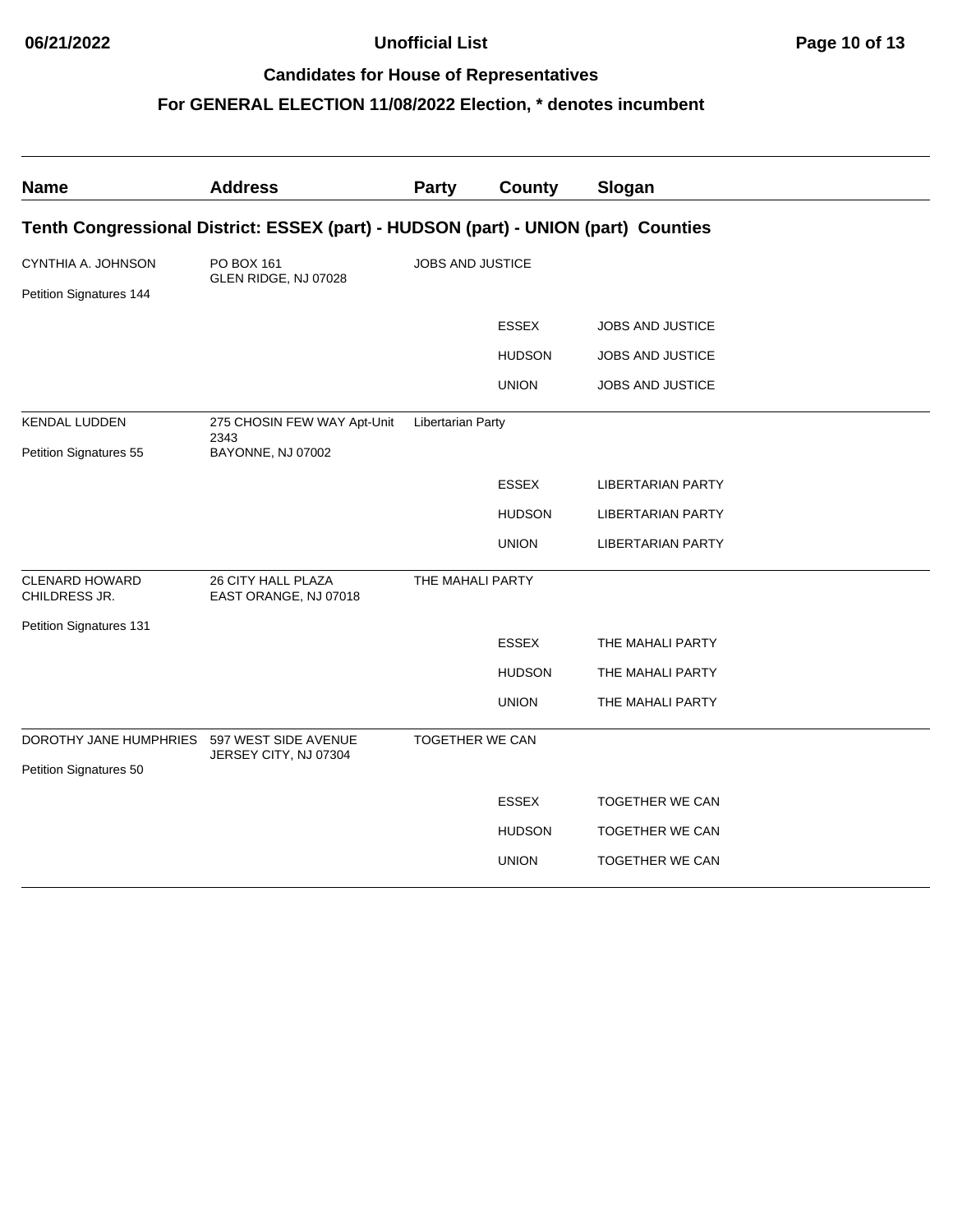| <b>Name</b>            | <b>Address</b>                                                                          | <b>Party</b>      | County         | Slogan                   |
|------------------------|-----------------------------------------------------------------------------------------|-------------------|----------------|--------------------------|
|                        | Eleventh Congressional District: ESSEX (part) - MORRIS (part) - PASSAIC (part) Counties |                   |                |                          |
| <b>JOSEPH BIASCO</b>   | 97 RIVEREDGE ROAD<br>LINCOLN PARK, NJ 07035                                             | Libertarian Party |                |                          |
| Petition Signatures 80 |                                                                                         |                   |                |                          |
|                        |                                                                                         |                   | <b>ESSEX</b>   | <b>LIBERTARIAN PARTY</b> |
|                        |                                                                                         |                   | <b>MORRIS</b>  | <b>LIBERTARIAN PARTY</b> |
|                        |                                                                                         |                   | <b>PASSAIC</b> | <b>LIBERTARIAN PARTY</b> |
|                        |                                                                                         |                   |                |                          |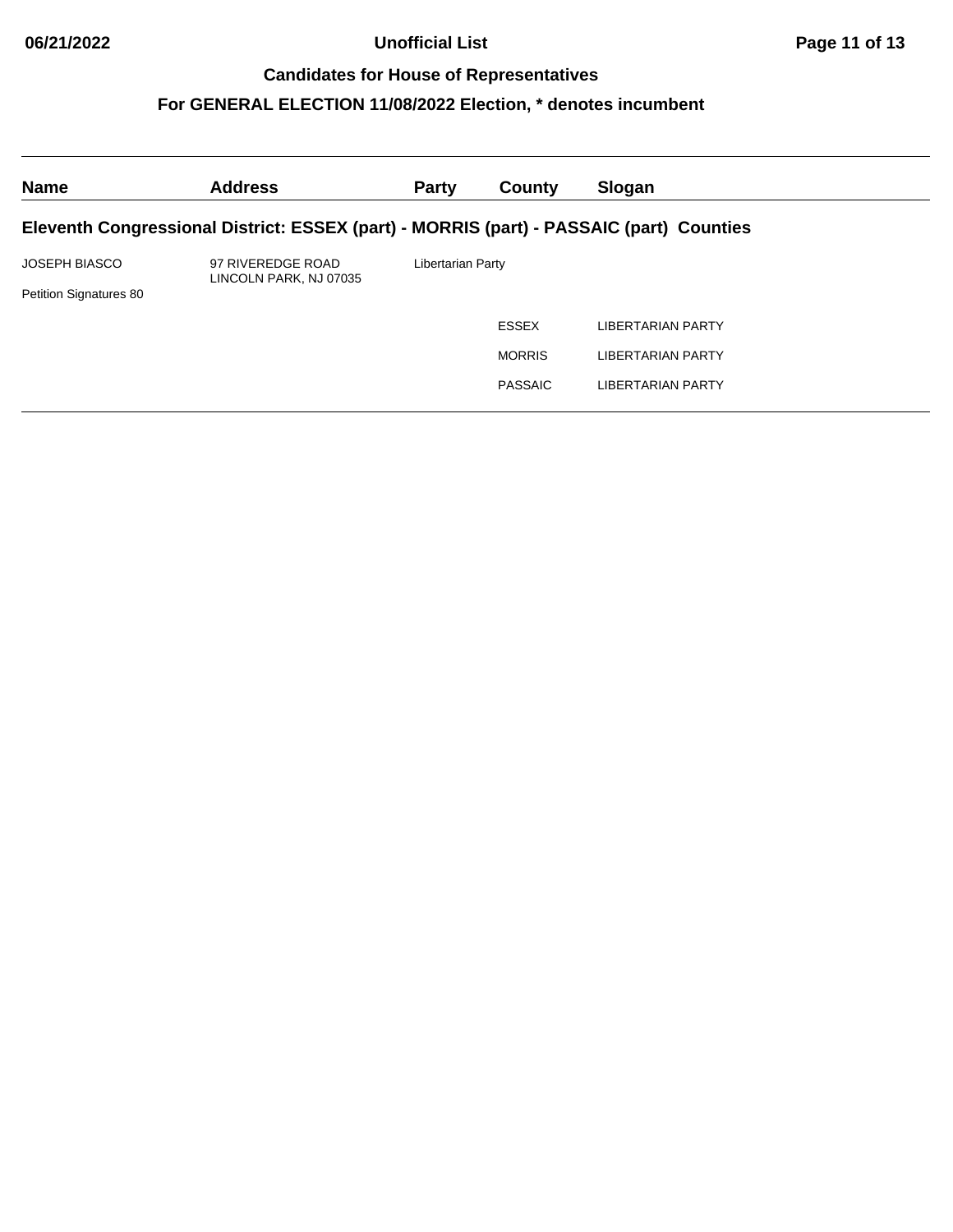| <b>Name</b>             | <b>Address</b>                                  | <b>Party</b>      | County           | Slogan                                                                                                     |
|-------------------------|-------------------------------------------------|-------------------|------------------|------------------------------------------------------------------------------------------------------------|
|                         |                                                 |                   |                  | Twelfth Congressional District: MERCER (part) - MIDDLESEX (part) - SOMERSET (part) - UNION (part) Counties |
| C. LYNN GENRICH         | <b>82 LAKEVIEW DRIVE</b><br>ALLENTOWN, NJ 08501 | Libertarian Party |                  |                                                                                                            |
| Petition Signatures 319 |                                                 |                   |                  |                                                                                                            |
|                         |                                                 |                   | MERCER           | <b>LIBERTARIAN PARTY</b>                                                                                   |
|                         |                                                 |                   | <b>MIDDLESEX</b> | <b>LIBERTARIAN PARTY</b>                                                                                   |
|                         |                                                 |                   | <b>SOMERSET</b>  | <b>LIBERTARIAN PARTY</b>                                                                                   |
|                         |                                                 |                   | <b>UNION</b>     | LIBERTARIAN PARTY                                                                                          |
|                         |                                                 |                   |                  |                                                                                                            |